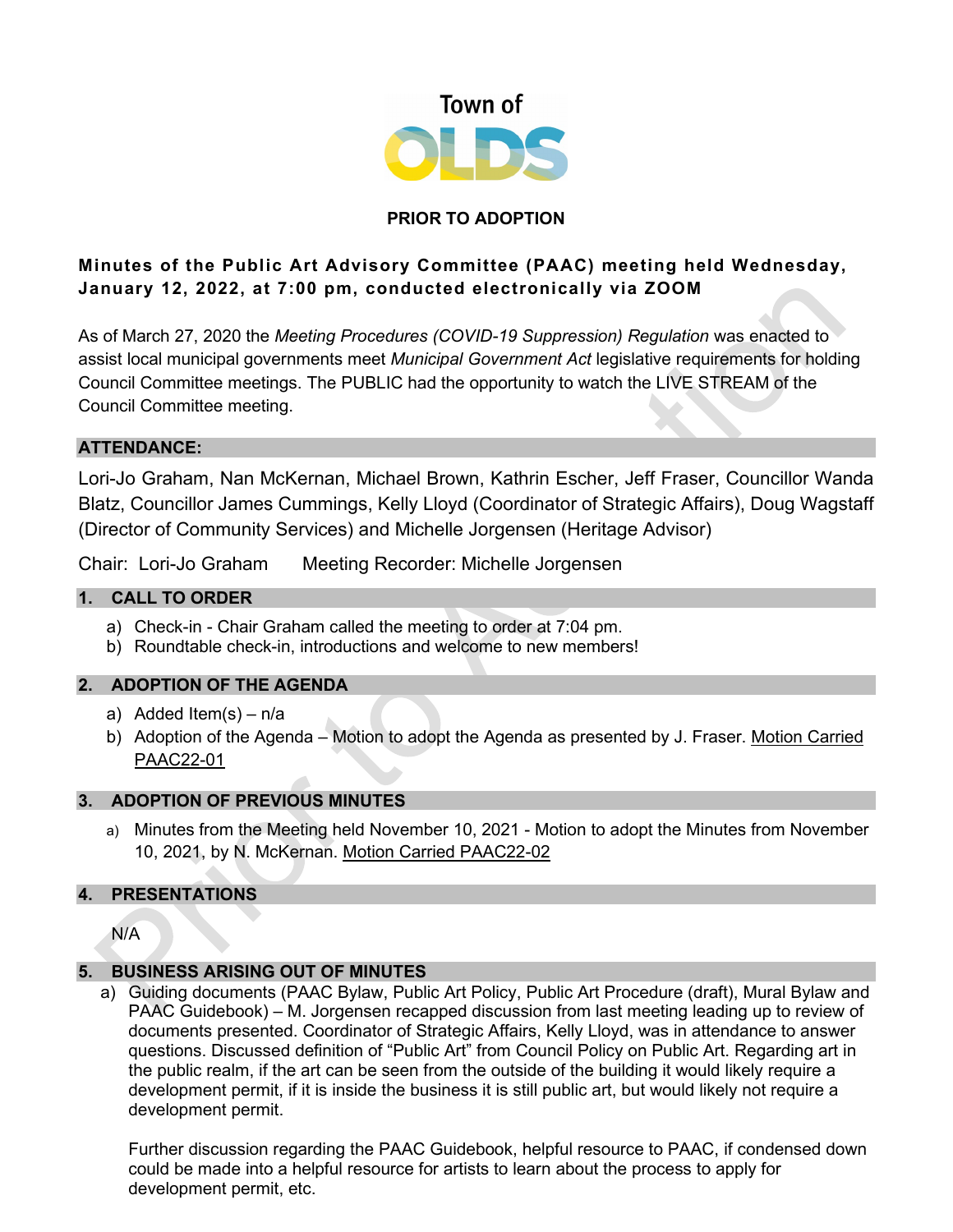*PAAC Meeting – January 12, 2022*

All were comfortable with the documents including proposed revisions. Accepted for information. Kelly Lloyd left the meeting.

b) Photos of public art in the community – N. McKernan presented two public art projects that she had been a part of: the Clay Tile Project at the Elementary School and the Clay Tile Project at the Aquatic Centre; as well as a Metal Sculpture at the Olds College (by M. Jorgensen) and the Town of Olds Legacy Bench Program. Discussion held. 2023 is the  $20<sup>th</sup>$  Anniversary of the Clay Tile Mural Project at the Aquatic Centre, this could be a great opportunity to generate awareness in the community about public art, idea of going back to the people who created the mural 20 years ago to talk to them today including photos from then and now. Could be an idea for a project for this committee around reinspiring public art in Olds. 1500 tiles in the Aquatic Centre mural and it took about 500 people of all ages a year to complete, classes were held to create tiles for the project.

Discussed the Metal Sculpture and the Legacy Bench project in Olds. There is a tour map of the Legacy Benches being created (along with one for Parks and other recreation).

More photos will be shared next meeting. Accepted for information.

c) Uptowne Olds Committee art crosswalk - Councillor Cummings reported that this item was being discussed earlier this same evening at the Uptowne Olds Committee meeting and that the committee had passed a resolution to pursue the process of investigating the possibility of an art crosswalk. The proposed location at this point is  $50<sup>th</sup>$  Ave and  $50<sup>th</sup>$  St in Uptowne Olds. The group will gather information on costs, logistics of who will paint (vinyl?)/create (High School students, mural artist?), maintenance, repair/removal/lifespan, concept of imagery, etc. and will bring this information to PAAC for discussion. Uptowne Committee is excited to work with PAAC/Town to go through the new mural process with a small project (crosswalk) prior to tackling a larger mural project. Hoping to involve other community groups in future crosswalks if this one is successful. Working with Uptowne Committee on this project will also help PAAC/Town refine our new process going forward. Discussed lifespan of a crosswalk (1-to-2-year life process) vs. a mural. Uptowne hoping for creating crosswalk next spring (2023). Discussed possible tourism attraction of art crosswalks in Uptowne Olds. Uptowne meets monthly and will bring information back to PAAC in a couple months or so.

Question raised regarding length of time to complete a community art project; Tile Mural at Aquatic Centre took one year. Community needs to understand the length of time it can take. For instance, it could take 3 to 6 months for concept approval, 3 to 6 months to get funding, and another 3 to 6 months to execute the project. Should include this information in the Guidebook as well.

Accepted for information.

## **6. NEW BUSINESS**

N/A

## **7. ACTION ITEMS**

- a) M. Jorgensen will create similar guidebook for artists like PAAC Guidebook but condensed down, as a resource for artists to learn about the process to apply for development permit/public art projects in Olds (include information on possible timelines for projects).
- b) Commence planning for the  $20<sup>th</sup>$  Anniversary of the Clay Tile Mural Project at the Aquatic Centre 2023